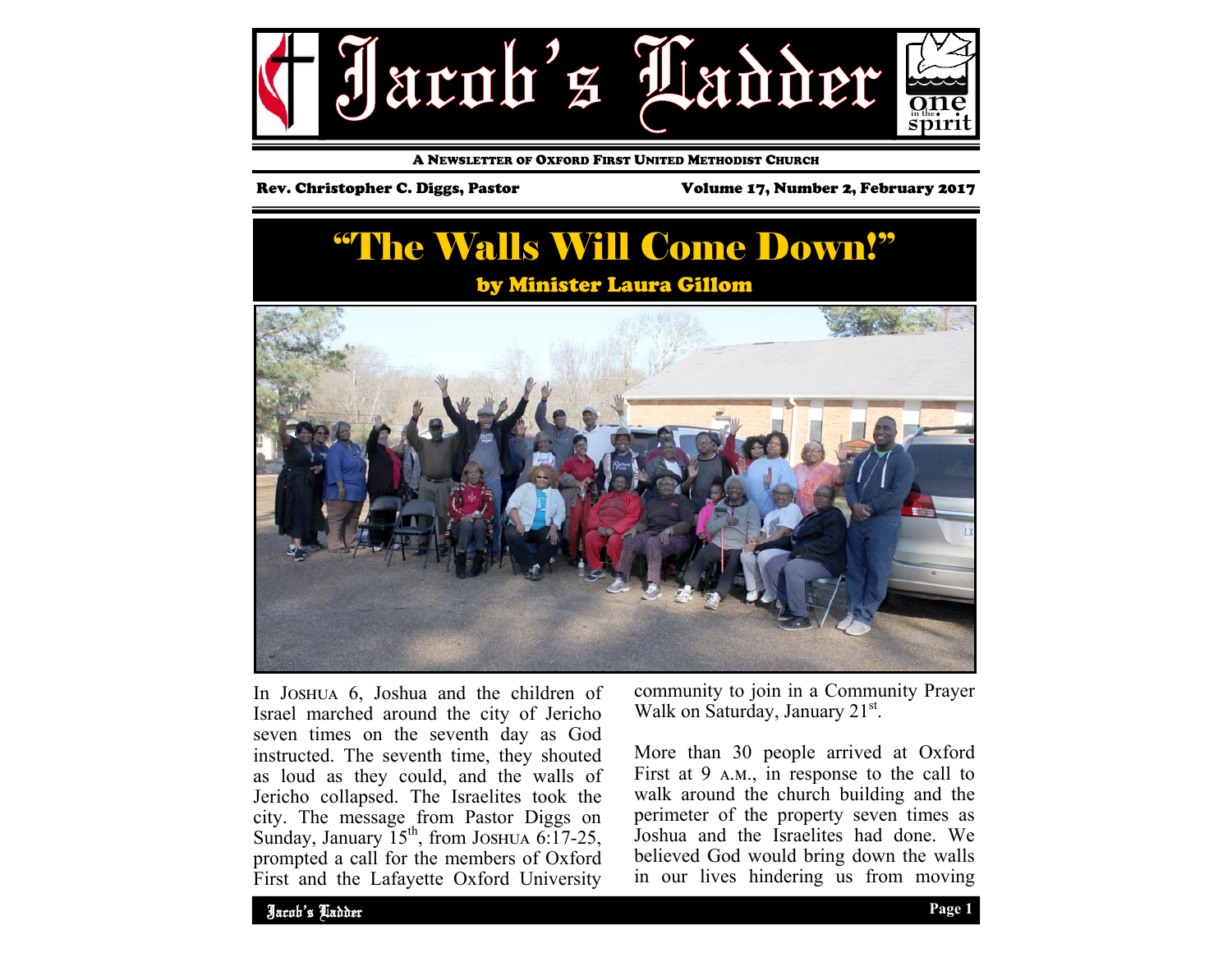forward and fulfilling our purpose both individually and collectively. At the end of the walk, we joined together in a circle as prayers were prayed in thanksgiving to God for the walls coming down. At the conclusion of the prayers, we united in resounding "Hallelujahs", spiritually seeing our walls come down.

As a result of our sacrifice to God, Pastor Diggs has received testimonies of walls coming down.

Dennis Kimbro said in *The Wealth Choice*, "If you have the faith, God has the power!" We exercised our faith, and God came through.



A group of Oxford University and Oxford First members served in ministry to our sisters and brothers in Jamaica on the week of Jan. 7-13, 2017. We were blessed to take part in service projects for the Roland Anderson Guest House and the Bunker's Hill Church of God and Prophecy. It was a week filled with new culinary experiences and worship through giving and sharing.

kindergarten classes or worked one on one Each day we worked at the Unity Primary School. Our service to the school was enhanced this year by the addition of our music classes which were taught by Min. Laura Gillom and Ms. Effie Burt. The rest of the team volunteered in the pre-K and with the children or in small groups. Many of us commented on how receptive the faculty,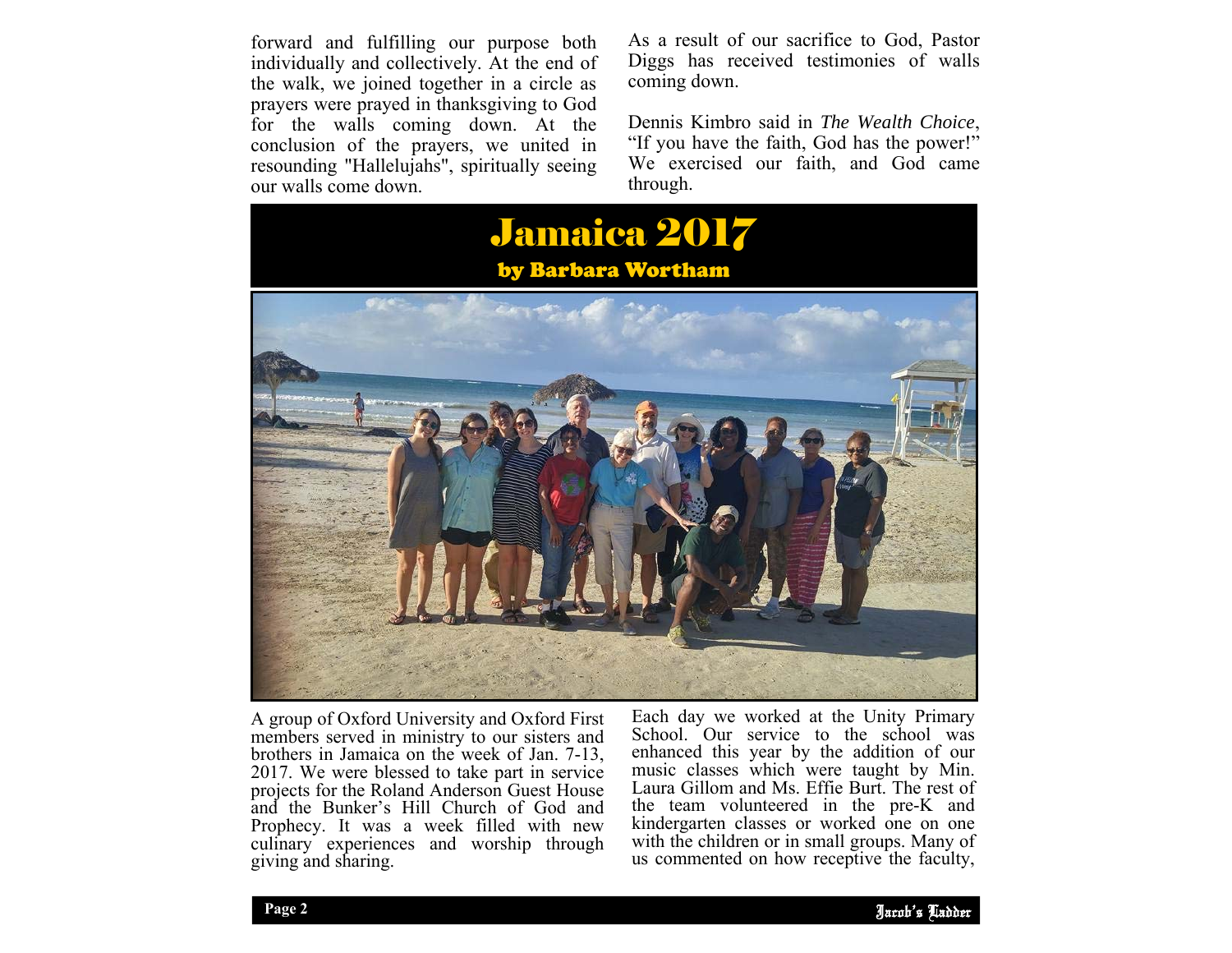

staff, and students were to our being there.

One of our teams worked on the solar shower project during the afternoon work sessions. the shower project was the brain child of Mr.<br>Chris Stasny. The solar shower was  $Chris$  Stasny. The solar constructed at the Anderson Guest House to assist other missionary groups who would be traveling to Jamaica. The other team worked on building a fence at our partner church,



Bunker's Hill Church of God and Prophecy. They helped clean the area behind the church, dig post holes, and begin putting up the chain link fence

The highlights of the trip were our visit to the Trelawny Infirmary, Nursing Home, worship service at our partner church, and visiting the neighborhood around the church. On Sunday afternoon, we went around the neighborhood handing out prayer shawls and cards to the

sick and shut in. We participated in a stirring fellowship gathering on Wednesday night. The congregation played a find the matching verse game and the mission team passed out prayer shawls and bibles. It was wonderful to see young and old joining in with the praise team. We danced out of the church that night. Thursday morning we visited the Trelawny Infirmary where we handed out toiletry bags to the staff and cards to the patients. We were



extremely blessed when one of the patients began to sing "Yes, Jesus Loves Me." He sang that song as if he knew it was true without a doubt.

Our week was one filled with work, building relationships, showing Christ's love to our brothers and sisters, and learning how to give of one's self. Jamaica 2017 was an adventure



.